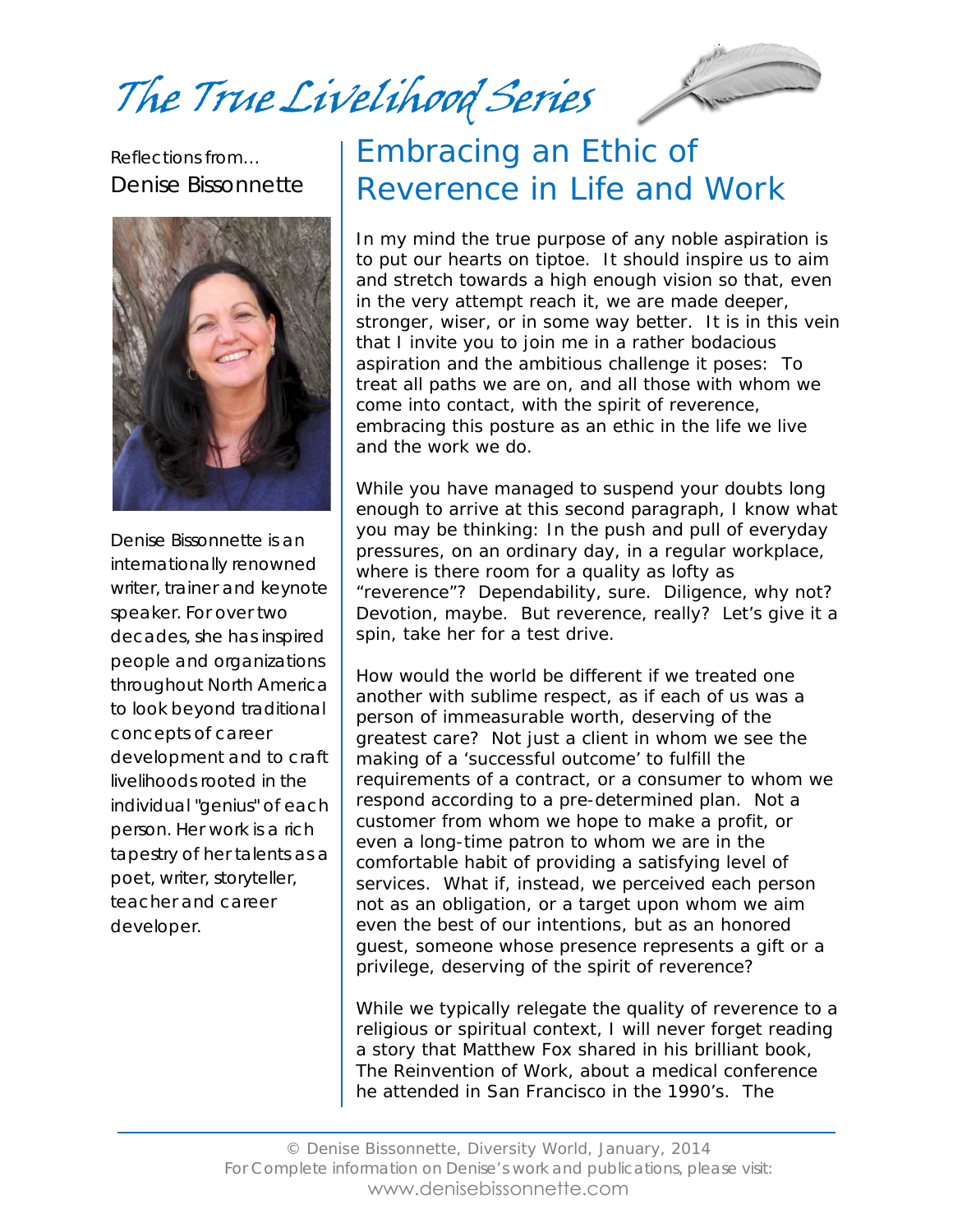organizers invited renowned doctors from around the country to come and speak about the one area of the body in which they specialized: the liver, the kneecap, the iris, the lungs. Each was to speak on a) What we know from science about that part of the body, and b) What still remains a mystery. In the end, what the conference succeeded in doing for everyone in attendance was to restore a sense of reverence for the miracle and mysteries of the human body. In my mind, this was an inspired idea and an amazing feat. The question has remained with me to this day, how do we, in whatever roles we are playing and whatever paths we are walking, restore our own sense of reverence?

Imagine being treated by a doctor who kept the untold mysteries of the human body in the forefront of her mind, considering each body, *your body*, as a sacred temple. How about a teacher who rather than approaching the class by taking the dreaded "head count", is repeatedly humbled by the opportunity to contribute to your ongoing comprehension of the subject, never forgetting that the human mind itself is a miracle? Imagine standing before a judge who regards you from deep within the credo that every person's dignity is innate and inviolate, regardless of your rap sheet or the charges being held against you? Who would you rather receive vocational guidance from, the job developer anxious to place you in a job in order to reach her monthly quota, or the one whose heart is set on helping people respond to their unique and particular calling in the world? The difference in all of these situations is not merely one of surface behavior, but of the quality of reverence, infusing that work with radical respect for those they serve.

Before you begin to wonder what I have been sipping, I am going to invite some heavy-hitters to assist me in presenting the case for not just "making room" for reverence in our daily life and work, but for treating reverence as the very *nature* of the work we are here to do, regardless of the field we are in, both in and outside of the workplace. While at first blush this may seem a lovely notion in the abstract, I suspect that you, like me, can readily conjure up images of people or situations in your own life which evoke quite the opposite of a "spirit of reverence" – perhaps aversion, disdain or even contempt. It is with these situations in mind, that I ask you to consider the words of those whose wisdom is hard-earned and worthy of our attention.

"Reverence for Life is the highest court of appeal. It is what affords me my fundamental principle of Morality. Reverence is the beginning and foundation of all Ethics and of Morality, because through Reverence you cannot avoid compassion and a sense of responsibility for everything that is called Life." - Albert Schweitzer in *Civilization and Ethics*

"Our aim must be towards reverential thinking, which is to recognize that every human being has intrinsic value. It means to recognize love and a brotherhood of all beings as an essential and indispensable modality. Reverential thinking is not a luxury, but a condition of our very sanity and grace." - – Henryk Skolomowski in *The Participatory Mind*

"We teach children how to measure and how to weigh. How is it that we fail to teach them how to revere, how to sense wonder and awe? … Reverence is a salute of the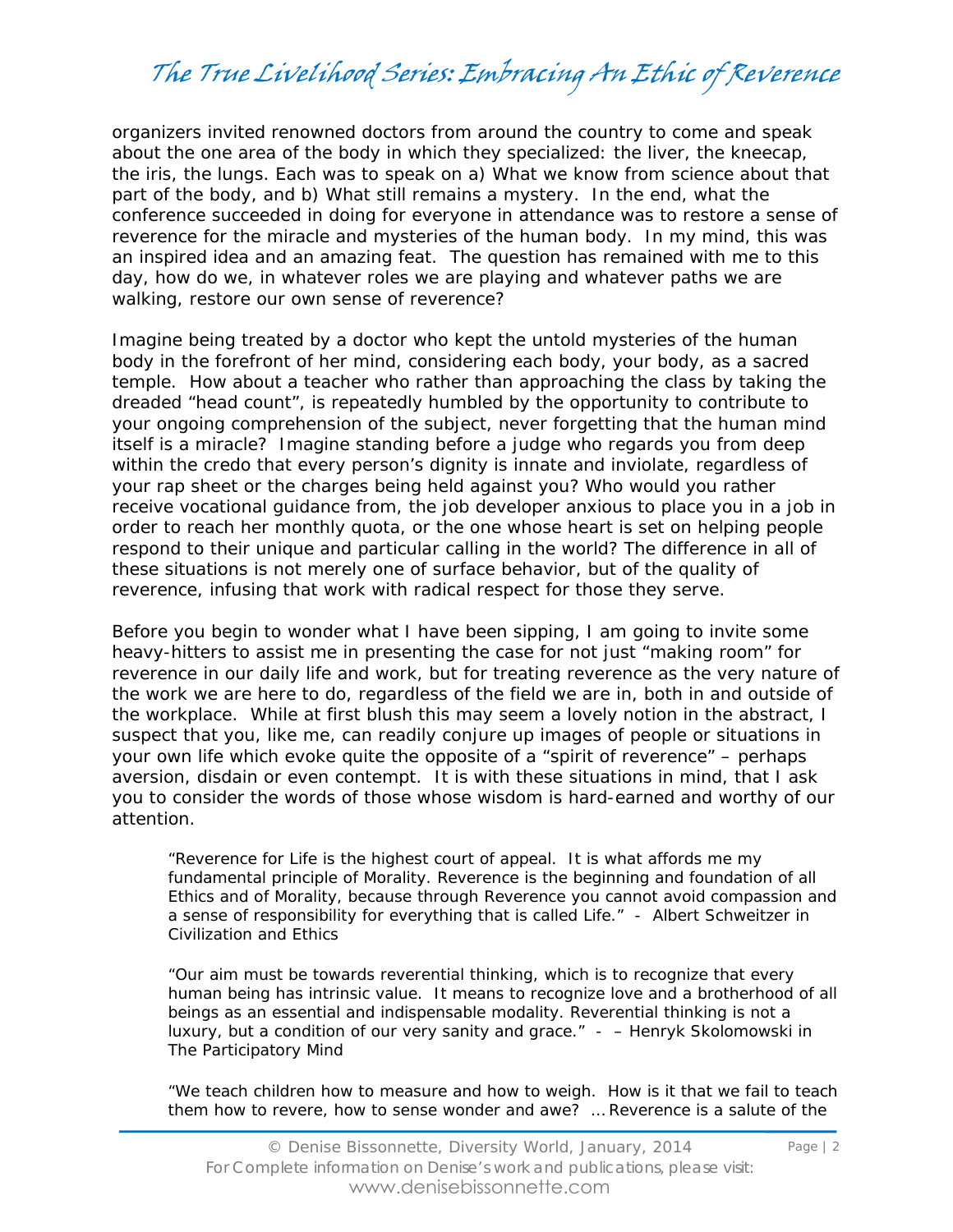soul, an awareness of the inherent value of all beings. .. Only by attuning our own yearning to the lonely holiness of the world, will we aid humanity in ways more powerful than by any other service we render. – Abraham J. Heschel, *Moral Grandeur and Spiritual Audacity*

"We will recover our sense of wonder and our sense of the sacred only if we appreciate the universe beyond ourselves as a revelatory experience of that luminous presence whence all things come into being. Indeed the universe itself is a primary sacred reality. We become sacred by participating at a more sublime dimension of the world about us. Perceived at this level, we are all, each one of us, creatures of something divine, unknowable, and worthy of reverence." - Thomas Berry, *The Great Work: Our Way into the Future*

"I honestly think in order to be a writer, you have to learn to be reverent. If not, why are you writing? Why are you here? Let's think of reverence as awe, as presence in and openness to the world. The alternative is that we stultify, we shut down… This is our goal as writers, (and as human beings); to help others have this sense of meaning and -- please forgive me -- wonder, of seeing things anew, things that can catch us off guard, that break in on our small, bordered worlds and open us to the larger realities." - Anne Lamott, *Bird by Bird: Some Instructions on Writing and Life*

"To comprehend the sacred in the ten thousand things of the world is the single greatest spiritual challenge of the 21st century." - Matthew Fox, *The Courageous Mystic*

"We would do better by our children to bequeath the spirit of reverence than all the riches in the world." - Plato, *Dialogues*

"Pursue some path, however narrow or crooked, in which you can walk with love and reverence. The way of reverence is the only way." - Henry David Thoreau, *Walden*

#### **The Work of Reverence: A Four-fold Path**

How do we begin to embrace an ethic of reverence in our everyday life and work? Surely there are many paths in this pursuit, and much guidance to be garnered from great sages and philosophers both ancient and contemporary, including those referenced above. It is only as an aspiring apprentice of Reverence that I humbly offer suggestions on what I see as a starting place to begin the real work of reverence. I purposely chose the term "work" rather than the more popular term "practice" because I believe that bringing a spirit of reverence to our everyday realities in a real and enduring way will require nothing less than the effort and diligence that we associate with the word "Work". We *practice* things that we have to some degree become adept at, but we *work* at something for which we have yet to earn even basic competency. Personally, with the aspiration of "embracing reverence as an ethic", I would prefer to start on Level One, you know, Reverence for Beginners. Should you care to join me, here is a primer for what I see as a four-fold path: To Believe, to Behold, to Bow, and to Bless. Rinse and repeat.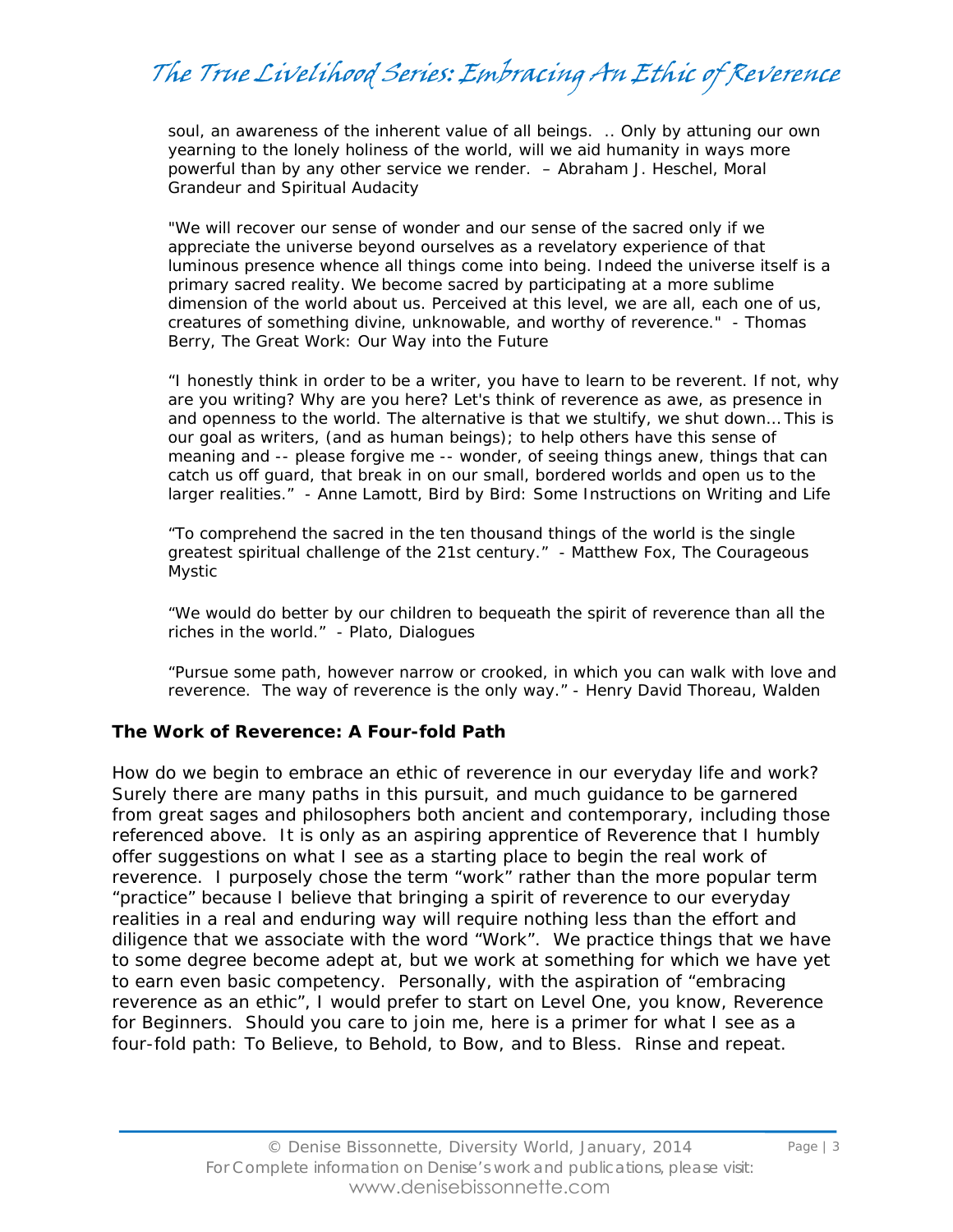### **1. Daring to Believe**

As with any heartfelt pursuit, reverence must begin with and be fueled by some emotional investment in its possibility and potential. We have to believe that the world and all those we come into contact with are worthy of our reverence before we can devote ourselves in earnest to embracing it as an ethic. In addition, we need to believe that such an attitude can enable change, influence our relationships, and enhance our everyday experience. For each of us, our understanding of reverence is as individual and distinctive as our interpretations of love or of forgiveness, based on our unique experiences. It follows that the beliefs and intentions we hold regarding this quality will vary accordingly. As a first step, I think it is a worthwhile endeavor, as with all aspirations, to identify the intentions and beliefs that underpin and support it. Here is my take, which you are free to use as a catalyst for forming your own.

A spirit of reverence means to intentionally remember and return to what we know to be true and meaningful in life, beneath and beyond our surface experience of the world, with the intent of staying close to what we believe to be sacred.

Reverence enables us to cut through assumptions and conclusions, reminding us that every person is worthy and deserving of dignity, even when we disagree with or fail to understand their opinions or actions. Here a sense of superiority is tempered by humility and judgment with discernment, bringing the true meaning of "humanity" back to the world of human services.

Reverence enables us to burst through the pretense that we are all strangers, bringing us into the circle of kinship and connection. With a restored sense of interdependence, we take responsibility for how our actions and non-actions affect others, now and into the future. We are reminded to treat everything we touch (including the planet) with great care, replacing indifference with a sense of devotion.

Reverence restores an appetite for amazement, replacing weariness with wonder, and apathy with awe. Through it we are inspired rather than intimidated by the great mysteries, and drawn to rather than daunted by the incomprehensible. We recognize and honor the sacred running in, through, and underneath all things. Through the lens of reverence, wherever we are is holy ground, every bush is a burning bush, and each of our lives is potentially the "magical mystery tour" to be savored and celebrated.

Can we even begin to fathom what might flow from such a perspective? What would education be like if reverence for and celebration of life were the essence of our culture? How about religion, economics, or politics? How would our relationship to the environment change if we regarded the planet as sacred? What if reverence was the spirit of leadership at the helm of every business and organization, dare I say, nation? I contend that it represents a leap of consciousness that could transform everything, including our attempts at world peace. More to the point is how an ethic of reverence would affect the quality of our everyday relationships – in the workplace, the market, the classroom, not to mention, at our own kitchen tables? This is the bigger question, of course, because it represents the piece of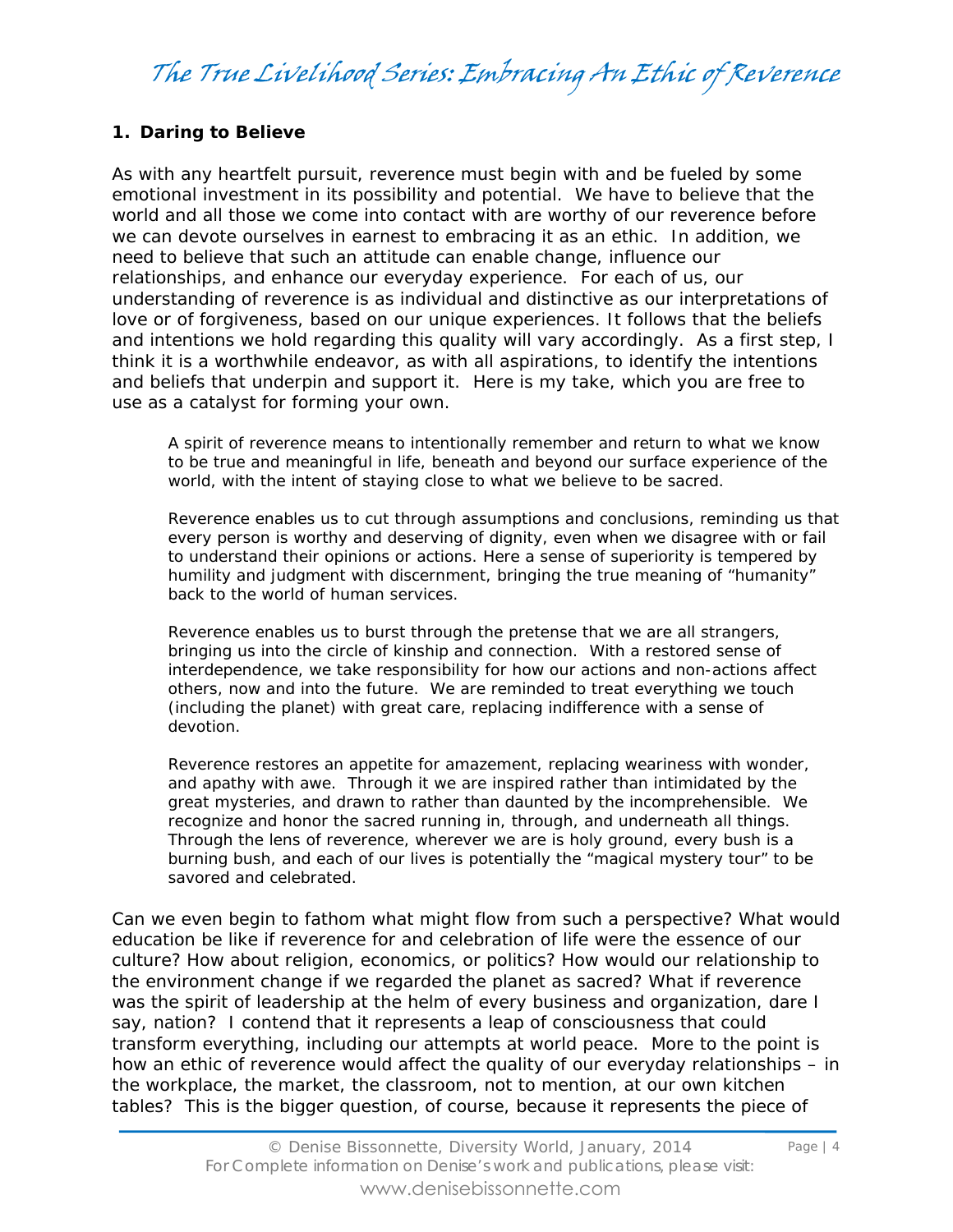the puzzle for which each one of us is accountable, and for which we are collectively responsible.

Once we believe in the viability and potency of embracing reverence as a necessary ethic or moral standard, what we see and perceive will vastly change – bringing us to the second step in the work of reverence: the readiness to behold.

### **2. Readiness to Behold**

I love the word "Behold" because it implies more than simply seeing something, it implies a way of looking or listening from a deeper and more generous place from within ourselves. It is a stance of tender regard, entailing openness and anticipation. If we wish to "be held" by a sacred and wondrous world, and who doesn't, perhaps we might begin by "beholding" the world as a place of sacredness and wonder.

How we experience life depends on how we meet the world, which is more a matter of the mind than of the physical senses. It is the mind that determines whether we see others as pawns on the great chess board of our lives, or as fellow pilgrims on a sacred journey. The mind decides whether we see the planet as inert or alive, work as drudgery or privilege, and life as mundane or miraculous. When we meet things looking for the wisdom or vibrancy they hold, we listen and engage on a deeper level. Delving below the surface that is appraised by the strategic mind, we become receptive to the sublime, not just "bent on moving things along", but "being moved by one another" in the process. Beholding the world through the lens of reverence puts a radically different spin on everything.

The indigenous people of South America have a saying, "To be fully human, one must make room in one's heart for the wonders of the universe." Imagine measuring the depths of one's humanity not by the value of their portfolio or the extent of their accomplishments, but by their capacity for wonder. The great 20th century philosopher, Rabbi Abraham Heschel, wrote extensively on the virtue of wonder, extolling it as "the beginning of all wisdom." He writes "Wonder is the act in which the mind confronts the universe, an act that goes beyond knowledge. What we lack is not a road to believe, but the will to wonder."

Think about the last time you were stopped in your tracks by something that totally captured one of your senses: hearing KD Lang belt out "Hallelujah", spotting a robin's nest just outside the window, biting into a chocolate soufflé, catching sight of a shooting star or a breeching whale, witnessing a baby's first steps, or discovering the newest trick on your Smart Phone. Indeed, whatever image or memory came into mind, it was probably something exceptional – something you were not expecting that commanded your undivided attention. Which begs the question, how many other forms of wonder escape us daily simply because we have come to expect them and take them for granted? How much of our humanity is sacrificed by having become numbed to and unmoved by the many splendors of the world simply because we have fallen out of the habit of attending to them?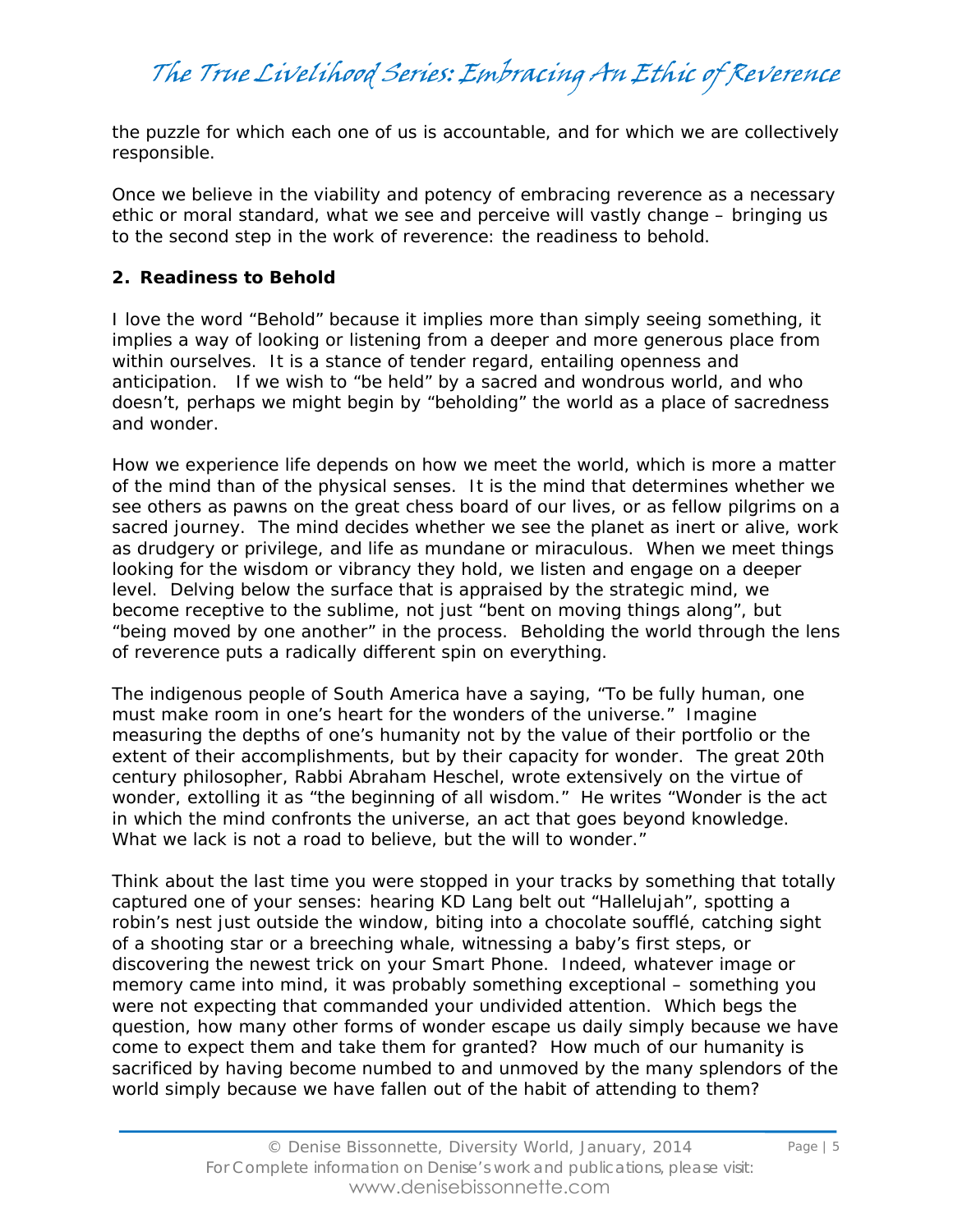The choice of where we put our attention is our most powerful freedom. Before we can revere something, we have to actually notice it and acknowledge it. Reverence is an impulse we can choose to cultivate, an emotional muscle made stronger through the quality of our attention. Asleep to the glories of the world, we are immune to the enchantment they hold. Fortunately for us, waking up requires no magic spell or princely kiss, no special equipment or personal trainers. What we need is the strength of character to seek the sacred in our everyday lives and the will and the willingness to behold it. Attending to the mundane and ordinary in this way, even the smallest things may open us to unexpected epiphanies. Imagine wonderment at the water cooler, prophecy from a plumber, the gospel according to the grocer, the miracle of grass growing through concrete, the revelation of a righteous rain. No corner of the universe exempt from sacredness – such is the promise and signature of reverence.

#### **3. Willingness to Bow**

It was an amazing moment in our history to witness the reverence and homage paid to the late Nelson Mandela, from leaders around the globe, of every faith tradition and political perspective, televised world-wide. As I watched, I could not help but think of this great outpouring of love to be a reminder of how Nelson Mandela himself urged each of us to live, with reverence and respect towards one another. To honor him in the deepest way, we would, as a world community, embrace the spirit of the beautiful Hindu tradition of folding both hands together in front of the chest and with a slight bow, uttering the word, "Namaste", meaning, "I honor the divine spirit in you, which is also in me." Namaste - all around, on the house. That is what I hear him say.

The spirit of "Namaste" is rare in our culture. Aside from religious customs, saluting in the military, or partaking of the deferential bowing as portrayed in the drawing rooms of Downton Abbey in the Western world, we are more accustomed to and comfortable with "taking a bow" than we are of bowing to one another. It is not so much the intent of this article to encourage readers to take up with Hindu custom, as it is to inspire the heart and spirit of this sensibility, with or without a physical bow.

One of my earliest encounters with the custom of bowing was as a student of Aikido, an ancient Japanese martial art. As I suspect is true in most dojos, we were taught to bow as we entered the dojo and as we departed, as a way of showing respect for not only the teaching and the practice, but the lineage that shaped it. In addition, it was symbolic of "emptying oneself" so that one could fully receive what was being offered. Partners on the mat also exchanged bows, before and after each practice. For me, this simple gesture of mutual respect helped allay feelings of self-consciousness regarding my abilities, reminding me that Aikido was not an exercise of the ego, but "the way of harmonious spirit", to use the direct translation. Participants in the early days of my job development training may recall how the principles of Aikido came to bear in my relations with employers. In response to their objections, I learned to replace defensiveness with a willingness to honor and respect their concerns, thereby finding common ground from which to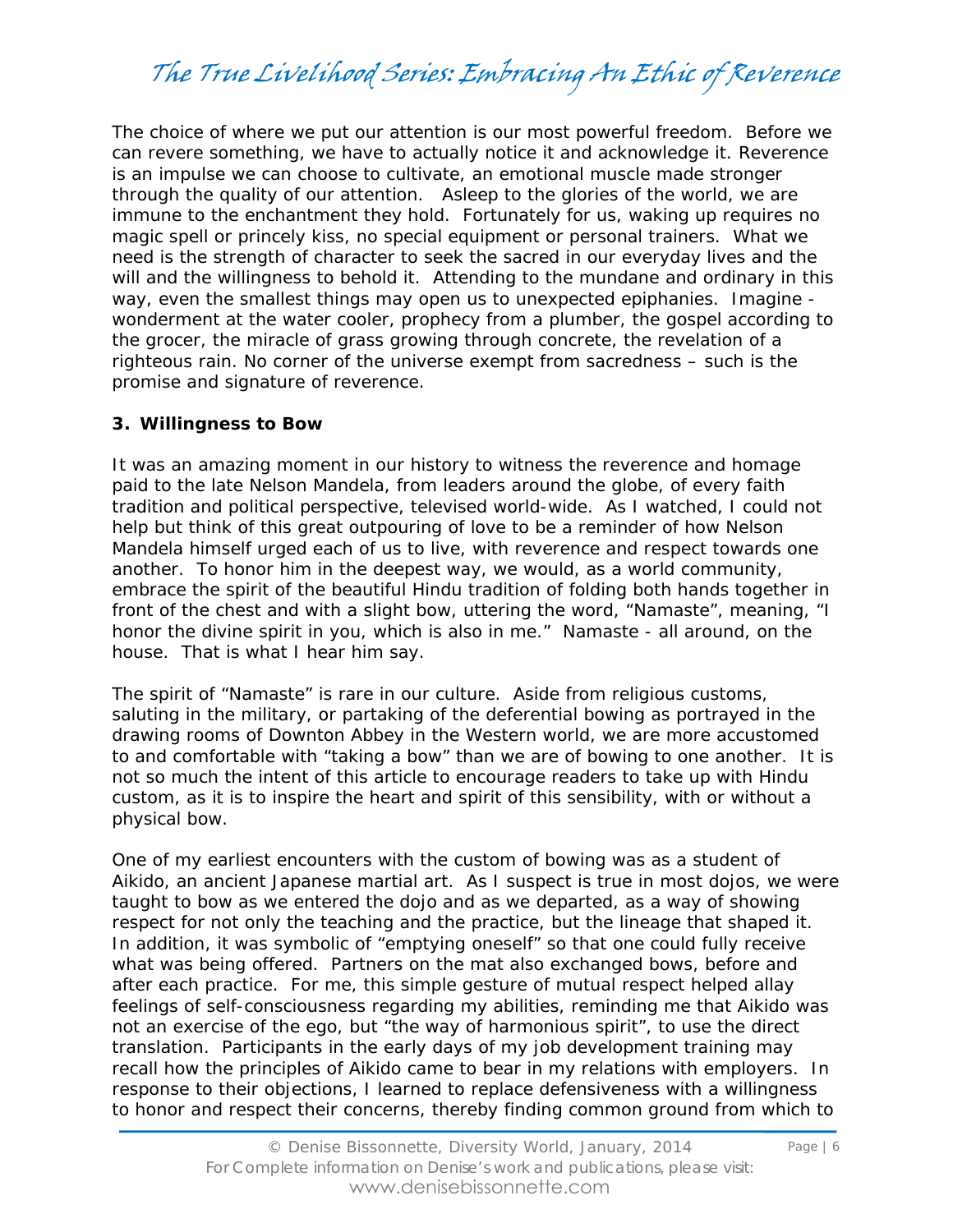have a more meaningful exchange. I found that words like "Thank you for your question. Please help me understand more", was bow enough to radically change the conversation.

There are many ways to bow. As a case in point, I recently learned of the teachings of the great Indian sage Shantideva who lived in the 8th century. Having spent his life devoted to the qualities of compassion and equality, he proposed that if by raising even one hand in a gesture of reverence to anyone or anything, all the Buddhas clap, rejoice and rain down blessings. Although he lived in a culture where it was customary to fold the hands and bow, he taught that even one hand could make a difference. In a practical sense, raising a hand in reverence means that we must put down the weapons. It would be difficult, would it not, to harm or manipulate someone when you are bowing to them? By taking a mental bow, or raising even one hand in reverence, we would have to put down our weapons and surrender our hostility.

In an interview in the 1980's with the marvelous Mary Oliver, she summarized what she thought she had learned from life, and what she never fails to express exquisitely through her prose and poetry. She said, "I've learned there are three lessons in life. First, pay attention. Second, be astonished. Third, share your astonishment. That's it… towards all things we must be willing to bow. When that follows, everything changes."

The willingness to bow entails respect and humility. It is a gesture of praise, of modesty, and, minimally, kind regard. Whether with applause, a slight nod of the head, a tender wink, a handshake in earnest, a warm smile, a genuine compliment, or an expression of sincere thanks – there are many to extend the spirit of a bow. As Rumi suggests, "There are many ways to kneel and kiss the ground." And as we mentally and emotionally rise from a bow, what is there to do really, but extend a blessing?

#### **4. Desire to Bless**

I recently ended a workshop by gathering the participants in a circle and asking them to put in a word what they wished for one another as they returned to their work the following day. Words like "hope", "courage", "strength", "peace", and "joy" rang out and hovered in the air, invoking a powerful stillness that I dared not disturb when we completed the circle. Finally, I broke the silence saying, "This room is full of blessing. Can you feel it?"

We need to rethink the whole notion of what it means to bless and be blessed. Contrary to popular opinion, it is not the sole prerogative or exclusive domain of ministers, priest, and rabbis. Not only are we capable of blessing the people around us, I think we are the bestowers and the recipients of blessings every day, simply by our presence in the human circle. I also believe that blessing is the most natural response, indeed, our knee-jerk reaction, to reverence. If reverence is a cause, the impulse to bow and to bless is its effect.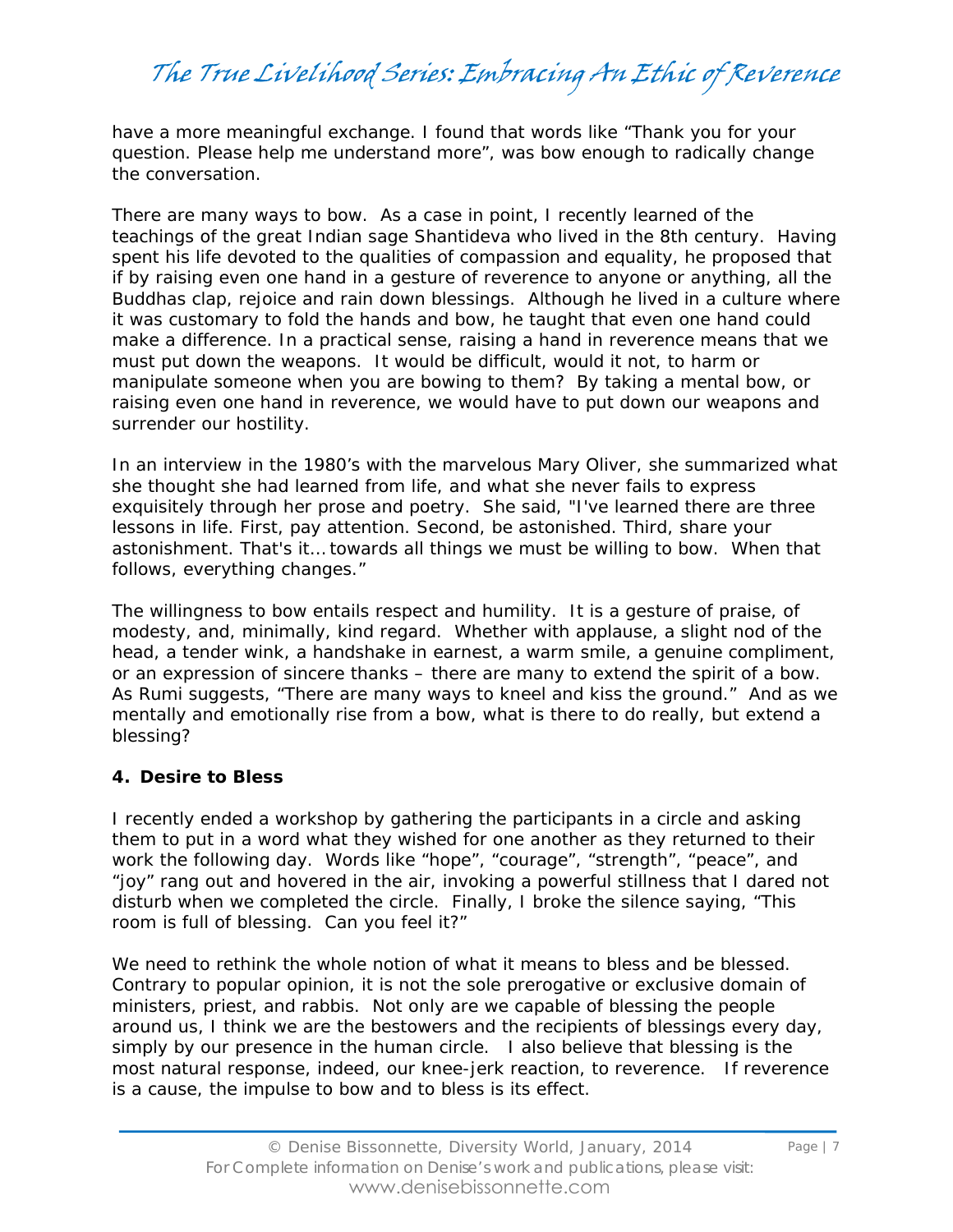In essence, to bless is to put reverence into action. It's what led St. Francis to move snails to the side of the road so that they would not be trodden underfoot. It's what gives us the wherewithal to respond with kindness to the plaintiff cries of an overtired child. To bless is to give the benefit of the doubt to the client or customer who would, in a less sympathetic moment, have been on the receiving end of our scorn. When extended in the spirit of reverence, what are expressions of well wishes, appreciation, sympathy, apology, praise, commiseration, condolences, or congratulation, if not blessings?

I recently heard Matthew Fox speak about the Jewish term "mitzvah", which means a good and just deed that goes out in the world. He referenced a Jewish saying that "Happiness itself is a mitzvah", that we bless people simply by being happy. What a cool concept! If happiness is a blessing, what about respect, wonder, and all the other qualities inspired by reverence? What if we don't have to worry so much about *doing* anything in particular, but simply bringing those qualities to bear as the quality and nature of our life and work? Wouldn't the quality of our presence, if imbued with the intention of being supportive, helpful, compassionate, or fair, be blessing enough?

Surely we have all been in the company of someone whose very presence served to calm us, affirm us, or offer some shelter in a storm. Maybe it was a nurse, a teacher's assistant, a police officer, a neighbor, or a stranger on an airplane. Think back to a time when someone looked at you with wider eyes and a larger heart – seeing not just the anxious patient, the reckless driver, the terrified applicant, or the frustrated passenger, but the human being whose dignity and worth remained pure and intact, regardless of the circumstances. Their real gift to you, of course, was in helping you to restore your own sense of dignity and worth. Without the benefit of holy water, burning sage, or the hum of murmured prayer in an ancient language, you knew you had been blessed.

Whether by granting permission, conferring best wishes, or affirming the sanctity of a difficult decision, we have the power to provide people refuge from an indifferent world. The quality of our presence can be bread enough to feed those hungry for connection, or force enough to be the wind beneath the wings of their fledgling confidence. In the end, that is the purpose of embracing reverence as an ethic in our lives and work – so that wherever we go and whatever we do, we leave behind us and impart before us a spirit of blessing. Would we have it any other way? In the celebrated words of Rabbi Abraham Heschel, "If not us, who? If not now, when?"

With my deepest bow, Denise.

<sup>©</sup> Denise Bissonnette, January 2014 (If not used for commercial purposes, this article may be reproduced, all or in part, providing it is credited to "Denise Bissonnette, Diversity World www.diversityworld.com." If included in a newsletter or other publication, we would appreciate receiving a copy.)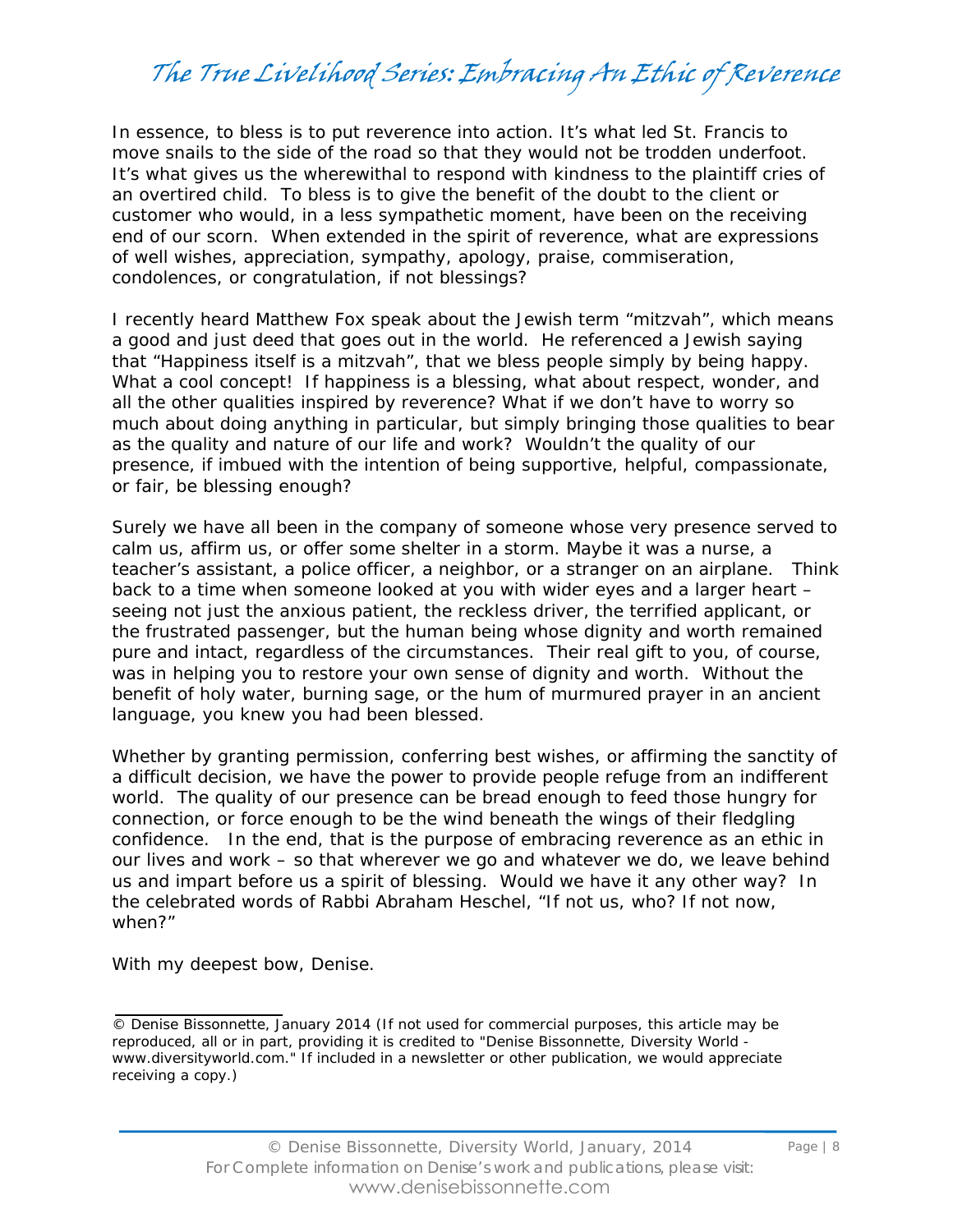

Reverence 101

By Denise Bissonnette

Ignore our pleas for new-fangled things that dazzle, for turns of events that excite, for changes in circumstances that kowtow to our fickle whims. Clearly, we do not know for which we pray. School us, instead, in the work of reverence.

Awaken us to the great inheritance to which we were born – a universe of unending wonder. Knock some sense into our senses, so they no longer settle for surface perceptions, but are on a dogged hunt for the holy, are bent on gathering new evidence of grace, forever foraging for the fingerprints of Love.

Mentor us in the art of appreciation, so we may savor not only the sweetness in life, but its sorrows and sadness too. Make us receptive to the ongoing sermons of the human heart – The liturgies of both love and loss, The testament of laughter and of tears.

Ready us for revelation in the everyday - In birdsong, in beauty, and in the very act of breathing. Where the horizon beckons like a prophet of possibility And even the lone poppy amidst the daisies is a preacher.

Teach us to believe in the holiness of the world, to behold the sacred in all things, to re-enter the human circle and bow before one another, and to leave a blessing, to be a blessing, wherever we go.

Rouse us from our slumber so when the day's roll-call is taken, We are on our feet, hands raised high, breathlessly exclaiming: "Here. We are here. By the grace of God, we are here."

© Copyright, Denise Bissonnette, Diversity World, January, 2014.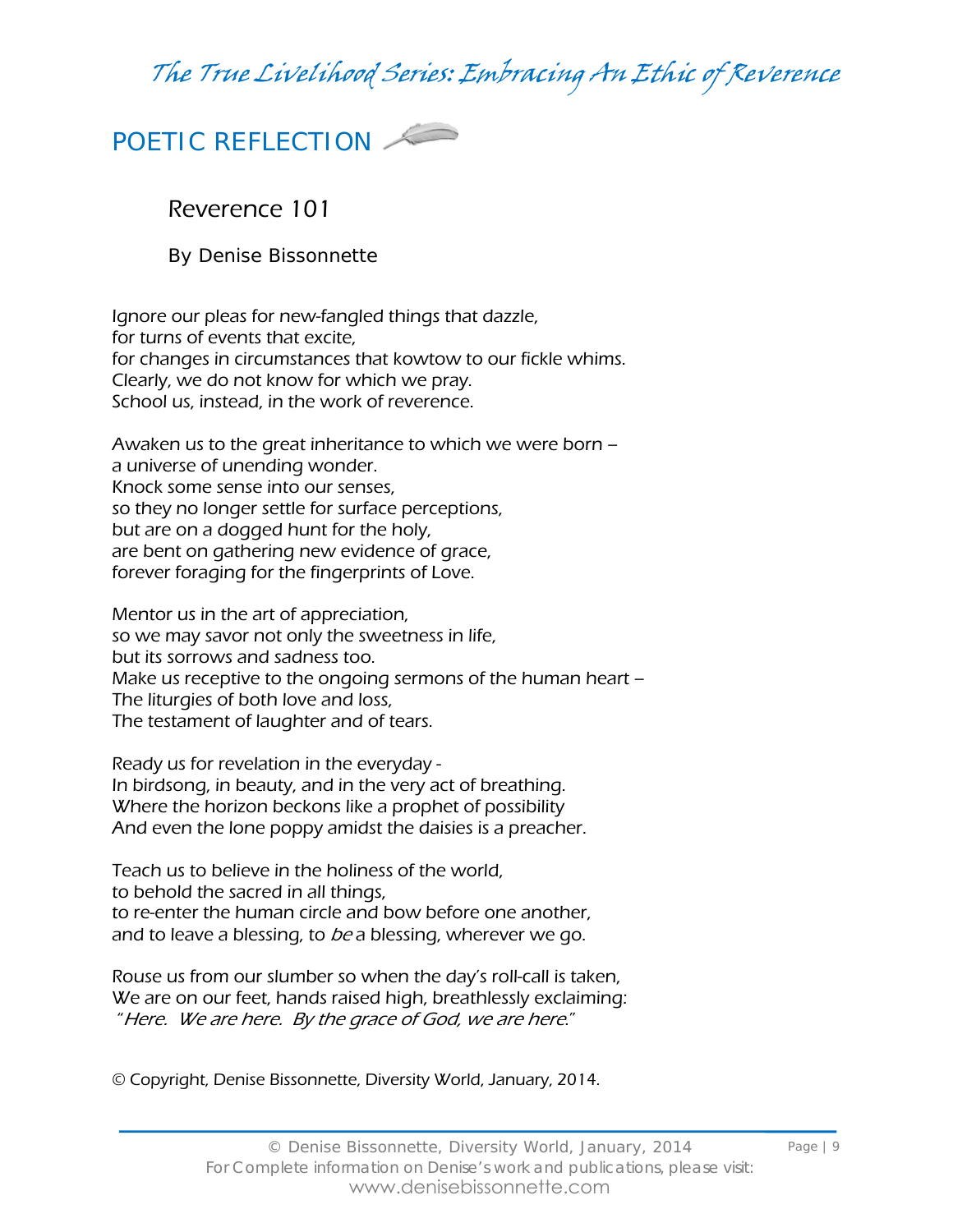THOUGHTS TO CONSIDER

"While the world is not comprehensible, it is embraceable."

- Martin Buber

"The road to holiness necessarily passes through the world of action."

- Robert Green Ingersoll

"If the doors of perception were cleansed everything would appear to man as it is, infinite."

- William Blake

"The moment one gives close attention to anything, even a blade of grass, it becomes a mysterious, awesome, indescribably magnified world in itself."

- Henry Miller

"Normally we do not so much look at things as overlook them."

- Alan Watts

"The heart of all spirituality is this: To remember who you are, what you love, and what you find sacred."

- Wayne Muller

"We are put here for a little space that we may learn to bear the beams of love."

- William Blake

"This is the work of reverence: to solve our darkness by blossoming and to solve our loneliness by loving everything."

- Mark Nepo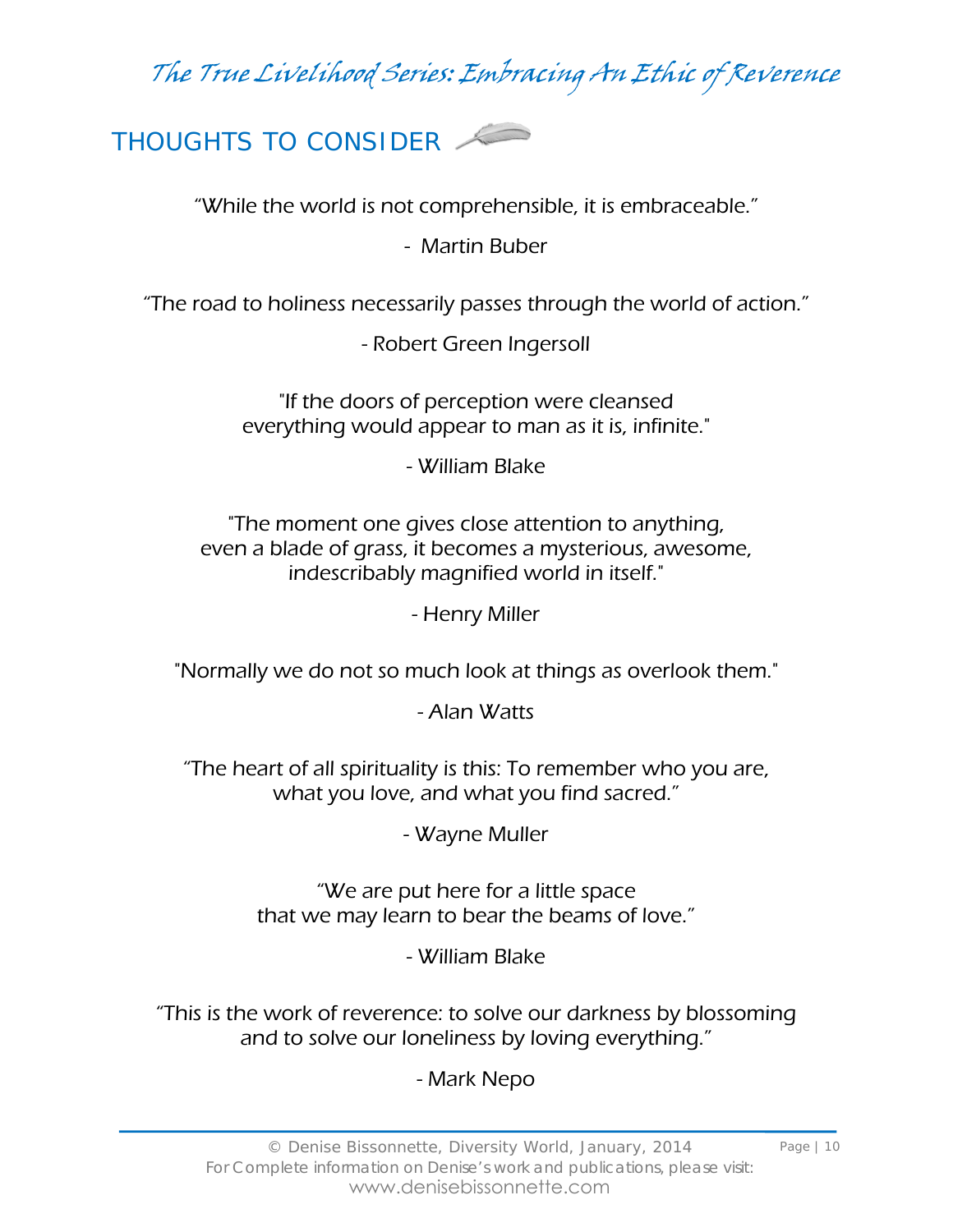### PUTTING IT INTO PRACTICE

#### **Reflections on Reverence: Past and Present**

- 1. What were you raised to revere? As a child, what did you consider sacred?
- 2. What customs, traditions, and/or rituals do you practice which you consider sacred?
	- $\triangleright$  In your daily, personal life?
	- $\triangleright$  In your home and among your family?
	- $\triangleright$  In the circle of your friends, close community or tribe?
	- $\triangleright$  In your school or workplace?
	- $\triangleright$  In your church, temple, or place of worship?
	- $\triangleright$  As a citizen of your city, country or nation?
- 3. What places in the world renew your sense of wonder and/or evoke a sense of reverence?
- 4. As the musician reveres his instrument, the poet her pen, and the cowboy his hat, what possessions do you own that you treat like holy relics? (As I look around the room where I write, I would include the felted purse my daughter made for me in the third grade, a paper mache box with the remnants of ashes of a beloved friend, a string of pearls from my mom, and the ribboned tambourine with which I danced down the aisle as a middle-aged bride.)
- 5. What activities do you engage in that take you out of the ordinary realm of experience and into a more holy or sublime state? (I'm not just talking about the yogi or the whirling dervish here, but this could include the pianist, the gardener, the fisherman, or the baker at one with their work.)
- 6. What experiences have you had in your life that you would describe as aweinspiring or transcendent? What moments or events in your life have you experienced which you would describe as "holy"? (While these often include the birth of a baby, the passing of a loved one, or a sacred ceremony like a wedding, it is not uncommon to hear athletes, performers, and travelers describe their experiences using similar terms.)
- 7. Before what or whom do you feel the impulse to bow, kneel, or in some way exhibit deference and/or high regard? (Beyond the typical list of revered writers, philosophers, activists, and spiritual leaders, my list would include my reverence for "the world of words", the California Redwood forest, a 200 year old California Cypress Tree that I refer to as "Father Tree", catching a glimpse of the Milky Way or the Northern Lights, and hearing Loreena McKennitt sing. )